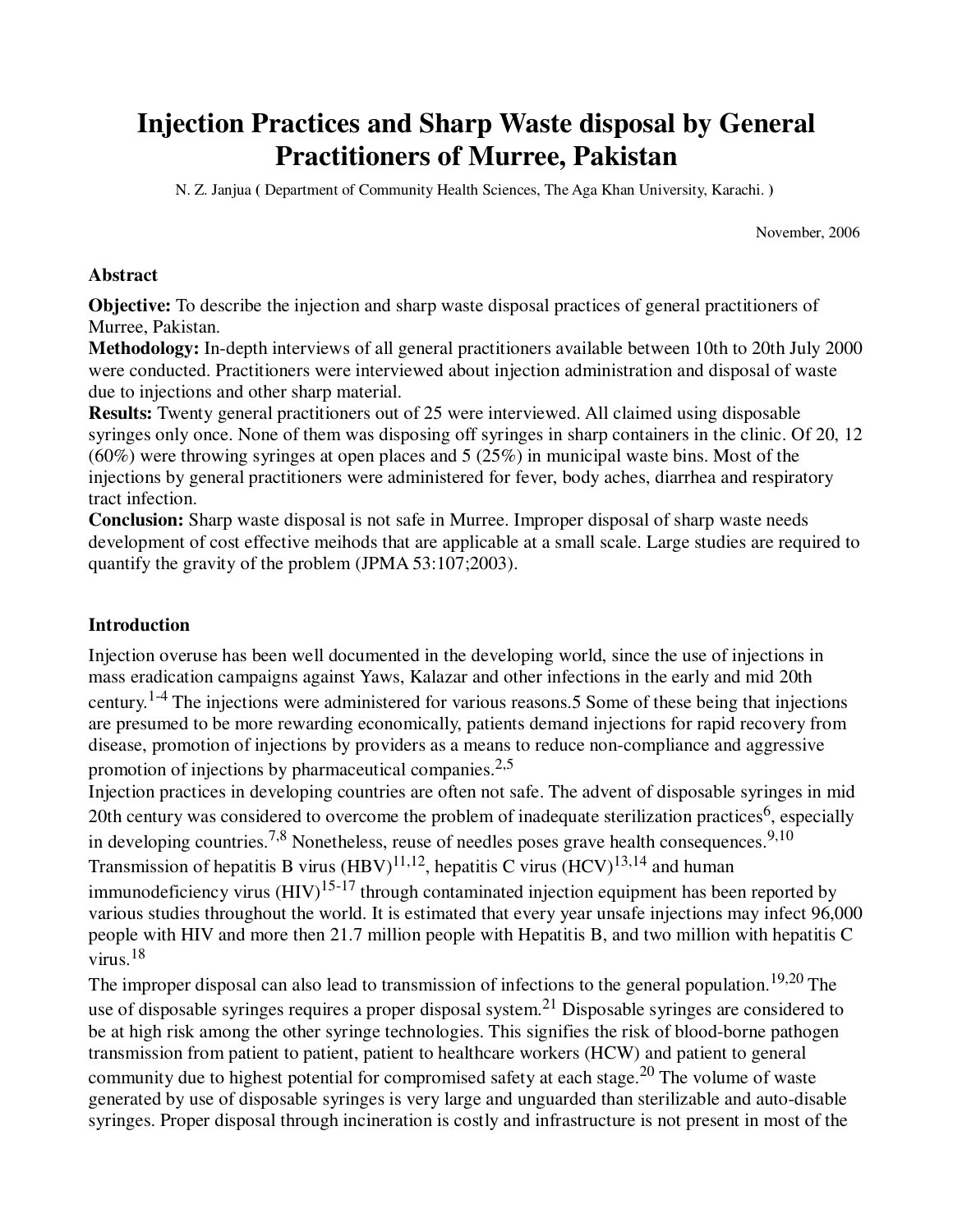developing countries.<sup>22</sup> A study conducted in Mwanza Region of Tanzania reported that in most of the healthcare facilities, rubbish pit was used for disposal of the discarded syringes and needles and these rubbish pits were so shallow, that used syringes could be retrieved from them easily. Some of the health facilities disposed off the syringes in the latrine.<sup>23</sup> None of these practices are adequate. Risk of transmitting blood-borne disease depends on the local injection practices, number of injections an individual received, prevalence and transmissibility of blood-borne organisms.<sup>24,25</sup> When the syringes are not disposed-off properly by burning (destructive incineration) or burying, patient to community transmission of infection can occur.<sup>22</sup> No recent population based estimates for prevalence of hepatitis B and C are available in Pakistan, the previous studies<sup>26</sup> and studies on blood donors<sup>27</sup> suggested that the prevalence of both pathogens ranged from 2- 10%.28,29 Therapeutic injections administered in health care settings have been consistently reported as a major risk factor for hepatitis B and C from Karachi $30,31$ , Hafizabad<sup>26</sup> and Rawalpindi.<sup>32</sup> This transmission could have been the consequence of overuse and poor injection practices.<sup>33</sup>

It is highly desirable to know the injection practices and sharp waste disposal adopted by the general practitioners, who are the major health care providers to the general community.

## **Materials and Methods**

A cross-sectional survey of general practitioners in urban and rural areas of Murree, Pakistan was conducted in the summer of 2000. Murree is a sub-district about 50 km to the north of the capital Islamabad with a population of 150,000 people. Health care is provided by the public basic health units and a Tehsil headquarter hospital in Murree, general practitioners and few dispensers. All practitioners working in the area were contacted by telephone between 10th to 20th July 2000 and requested for participation in the study. The purpose of the study was explained and verbal consent was obtained. None of the doctors contacted, refused to participate in the study. Those not found on the first day were contacted twice. Five practitioners could not be reached. The study participants were interviewed using a semi-structured questionnaire. They were asked about the most frequent presenting complaints of the patients, proportion of their patients who received injections, opinion regarding injection as component of routine treatment, type of syringes used by them, type of injectable used, reuse of syringes by their dispensers, qualifications of their dispensers, syringes disposal in the clinic and out side the clinic. They were also questioned on sterilization of instruments for minor procedures and opinion about the waste disposal. The data was edited and quantitative responses were entered in Epi Info Version 6.0 (CDC, USA; WHO) and analysis was conducted using Epi Info 6.0. The practices of rural and urban doctors were compared by using chi square test and fisher exact test.

## **Results**

All general practitioners had a minimum qualification of MBBS. Mean  $(\pm SD)$  age of practitioners was  $36(\pm 9)$  years and mean ( $\pm$ SD) duration of professional practice was 9 ( $\pm$ 5) years. Of 20 doctors 13  $(65%)$  had their clinic in the villages and 7 (35%) in Murree City. Five most frequent complaints at presentation were diarrhea (100%) sore throat and other respiratory tract infections (100%), fever (100%) weakness and body aches (100%), skin infections and allergies (70%) and arthritis (30%). Sixteen (80%) of the general practitioners were giving injections to every patient and 53% and 28% in rural and urban area reported preference for injection as an essential component of treatment respectively. The reason for injection being an essential component of treatment, was patient's demand for them. All claimed to use the disposable syringe only once. Dispensers did not have any formal qualification in any clinic. They learnt the injection administration technique and medicine dispensing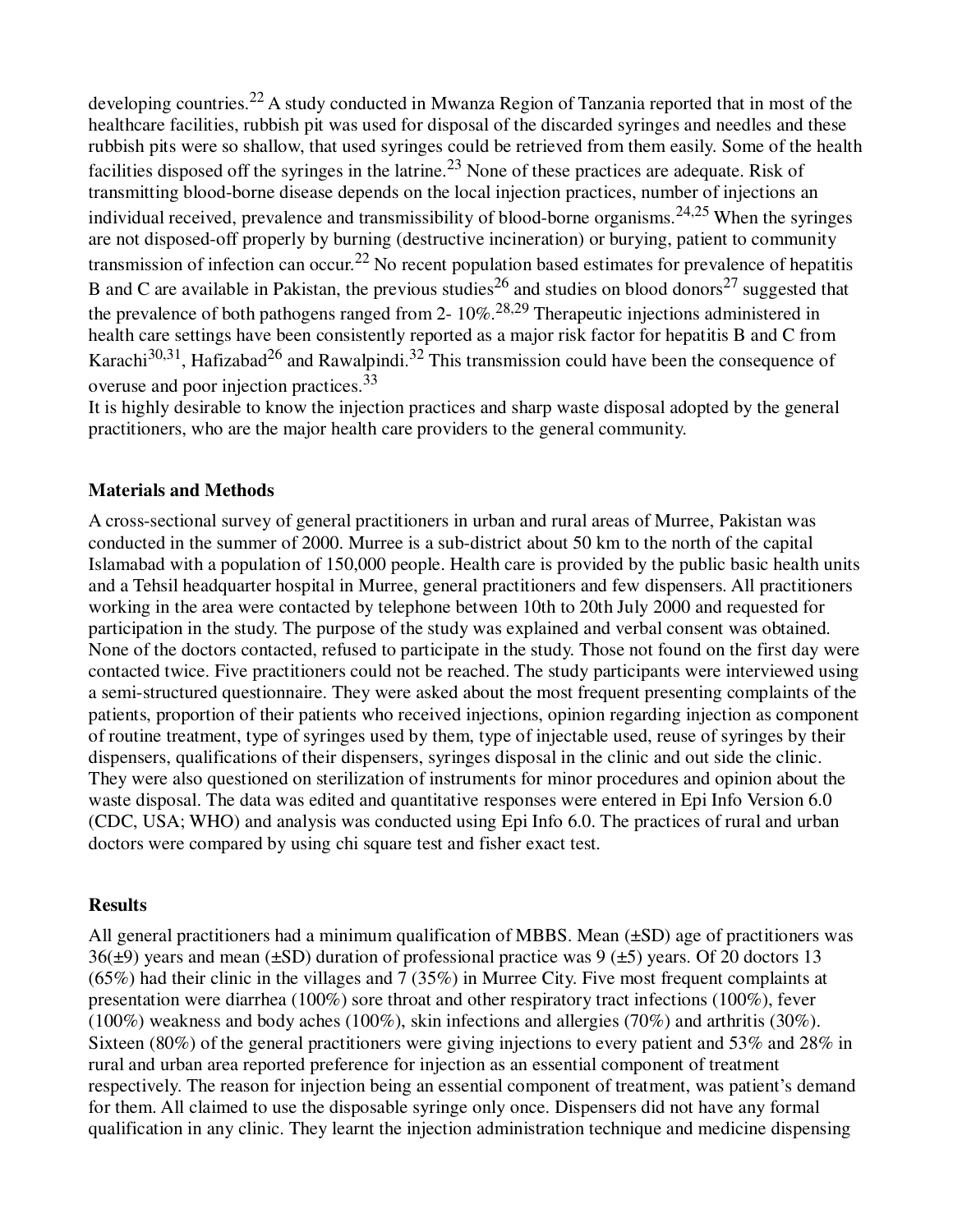by working in clinics. Reasons for not having trained dispensers were non-availability of trained staff. The trained staff of the public health care facilities run their own clinics in the evening. All were using multi dose vials for medications. None of the practitioners were using separate syringes for drawing and injecting purposes. Regarding disposal of syringes and other waste, use of sharp containers and cutting needles were negligible. Used syringes were mostly thrown in a common basket kept in the clinic. Open space near the clinic is the common site 12(60%) for the final disposal of such clinic waste (Table 1).

| Dispotal place         | n  | $\%$ |  |
|------------------------|----|------|--|
| Community waste bin    |    | 25   |  |
| Open place             | 12 | 60   |  |
| Burning in pit         |    | 5    |  |
| Throwing in pit openly |    | 10   |  |
| Total                  | 20 | 100  |  |

# Table 1. Syringes disposal by GPs in Murree, Pakistan 2000.

Three (15%) of 20 GPs claimed using autoclave for sterilizing instruments, rest were washing with water or cleaning with methylated spirit (Table 2).

# Table 2. Methods of sterilization of instruments by GPs in Murree, Pakistan 2000 ( $n = 20$ ).

| Practices                          | n | %  |
|------------------------------------|---|----|
| Boiling are a set the resonance of |   | 10 |
| Cleaning with spirit               |   | 20 |
| Washing                            | 9 | 45 |
| Boiling and autoclaving            | 3 | 15 |
|                                    |   |    |

\* Do not use any instrument that needs sterilization.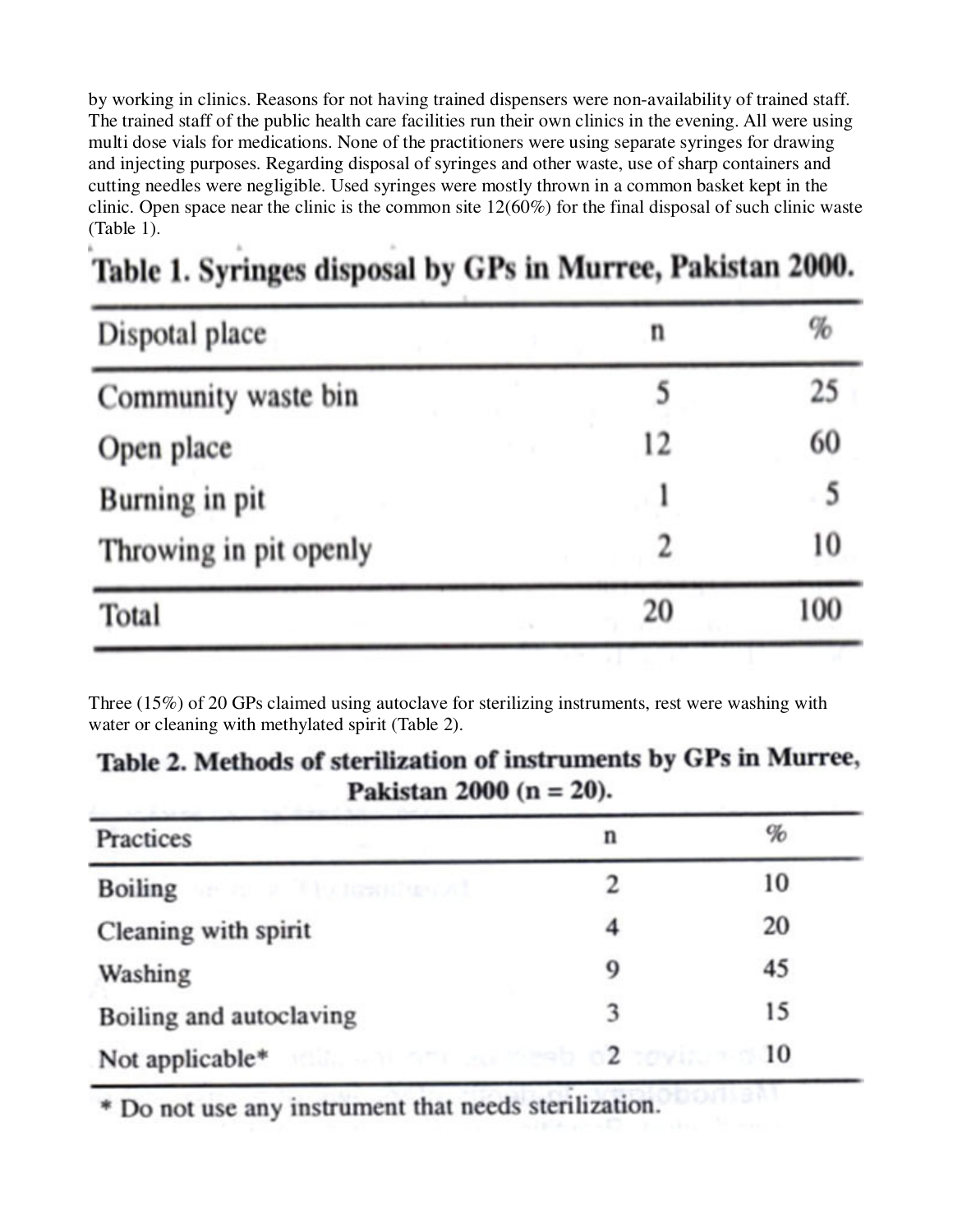When the practices of the rural GPs are compared with the GPs working in Murree city significant difference was found only in the disposal of waste and sterilization of instruments. Those in the city disposed off their waste in the municipal waste bin, while those in villages at open places. In the city most (71%) of the doctors sterilized their instrument by boiling and autoclaving while in villages washing and cleaning with spirit was the routine method (Table 3)

|                                              | Rural $(n=13)$ |              | Urban $(n=7)$           |               |                |           |                      |           |
|----------------------------------------------|----------------|--------------|-------------------------|---------------|----------------|-----------|----------------------|-----------|
| HE FORT BENGALT THE AN INC.                  | n              | %            |                         | <b>Kemata</b> | q <sub>b</sub> | <b>OR</b> | 95% CI               | P-value^  |
| GP giving injection to every patient         | 13             | 100          | 3                       |               | 43             |           |                      | $0.007**$ |
| Administration of injection necessary        | YE ZE DOM      |              |                         |               |                |           | 0.033                |           |
| Component of treatment                       |                | 100005<br>53 | $\overline{\mathbf{c}}$ |               | 28             | 2.92      | 0.29-34.27           | 0.272     |
| Waste needle cutting                         |                | 7.6          | 3                       |               | 42             | 0.11      | $0.00 - 2.07$        | 0.100     |
| Dispotal of waste openly/community           |                |              |                         |               |                |           | tule nannou ar arthr |           |
| Waste bin                                    | 13             | 100          | 2                       |               | 28             |           | ORRESTS FOLK         | $0.001**$ |
| Sterlization of instruments                  | 13             | 100          | 5                       |               | 71             |           | <b>BPW . 2011</b>    | 0.111     |
| +Fischer exact test<br>**P-value significant |                |              |                         |               |                |           |                      |           |

Table 3. Comparison of rural and urban injection practices in Murree, Pakistan 2000 (n=20).

 $OR = Odds$  ratio

 $CI = Confidence interval$ 

A large proportion (55%) of practitioners were unaware of the safe method of sharp disposal while 30% proposed incineration but also pointed out that it is not costeffective (Table 4).

Table 4. Proposals by GPs for waste disposal in Murree, Pakistan 2000.

|                                            | n | $\%$ |
|--------------------------------------------|---|------|
| Incineration                               |   | 30   |
| Doctor does it by cutting and incinerating |   | 10   |
| Needle cutting                             |   |      |
| Don't know what to do                      |   | 55   |

# **Discussion**

The study highlights and reinforces the overuse of therapeutic injection and unsafe disposal of sharp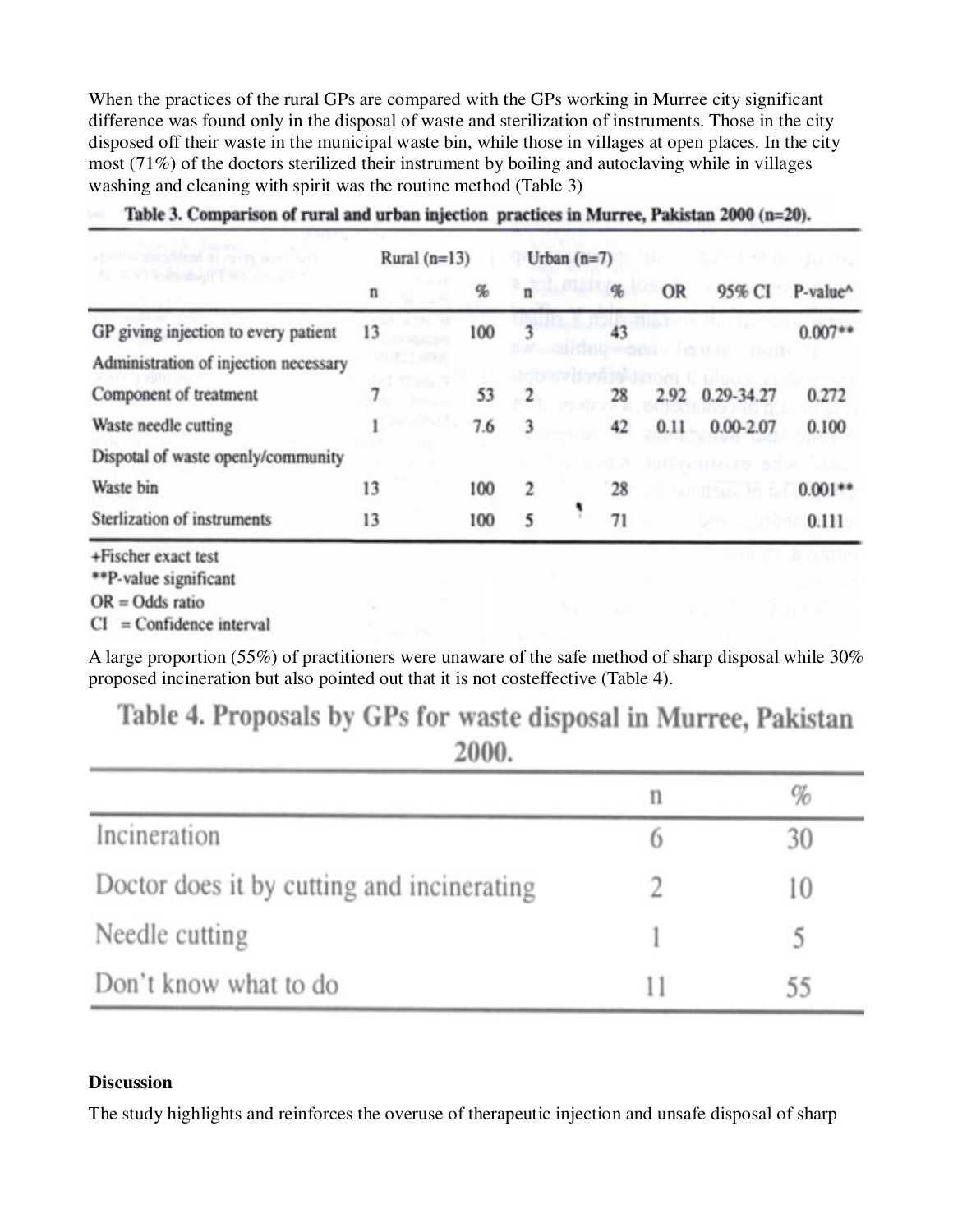waste in general practice. Injection administration to most of the subjects presenting for treatment at the clinics and preference for injectable treatment, are leading to overuse of injections. Injection overuse by the private general practitioners has been reported from various countries including Uganda<sup>34</sup>, Tanzania<sup>23</sup> and India.<sup>32</sup> The belief of general practitioners that their patients want injections without asking them could be one reason for injection overuse  $35,36$ , besides the economic incentives associated with injection administration. Private practitioners administer injections, as by providing injections they can earn more money<sup>37</sup> and their supply can easily be controlled as compared to oral drugs. While prescribing oral drugs there is always a risk of bypassing the physicians by purchasing prescription drugs for the same or similar episodes in future without consultation.<sup>38,39</sup> Private sector doctors can control the supply of the injectables more easily than oral drugs since it is less likely that the patient will know the name of injectables and therefore cannot compare the price with other practitioners. For the injection the patient is dependent on the doctor or dispenser cannot get it without their help, procuring and using oral drugs is not difficult.<sup>37</sup> Using a disposable syringe for every patient prevents the patient-to-patient transmission of hepatitis B and C. However, syringe disposal without effective waste disposal system opens a new portal of transmission of blood borne pathogen from patients to general community.<sup>40</sup> Disposal of used injection equipment at open place in rural areas could increases the risk of transmission to children, who play with syringes and can get pricked. The situation is not very different in the city where most of the doctors dispose off syringes in the municipal waste bin. This exposes the waste scavengers to the risk of hepatitis transmission. The risk is not limited to the waste scavengers but to the other people who are involved in trade of used medical disposable equipments. The situation of waste disposal in rest of the developing world is not different from that found in our study. A study in rural India reported disposal of syringes in the drains or was thrown openly.36 Another study in Tanzania also reported disposal of syringes in rubbish pit and latrine.<sup>23</sup> The knowledge of practitioners about the safe disposal methods of used syringes was scanty. Only 30% of the practitioners reported incineration as a safe method for sharp disposal. Lack of knowledge highlights the deficiency of medical colleges' curricula and importance of ongoing training and refreshers for general practitioners to enhance their knowledge about patient care as well as the safe work practices. Professional organizations as Pakistan Medical Association and government could play a vital role in arranging continuing medical education seminars and ensuring GPs participation in them. Online training courses could be of much value because of their time flexibility. Another important aspect of sharp waste disposal is the absence of system for safe disposal. The individual clinics may not be able to afford or have motivation to buy an incinerator. In such a situation, central incineration managed by the public waste management agency, could be a more cost-effective option. With the installation of central incinerator, a system of sharp waste collection and transportation can be designed and integrated with the existing system of municipal waste collection. The cost of such a system can be shared between the healthcare facilities and the government.<sup>41</sup> The goal for safe disposal of the sharps can be accomplished by instituting a system and creating awareness among health professionals. Involvement of the professional bodies may be very fruitful and binding them by legislation not to throw their waste that can harm others is necessary. However the establishment of the system could be the first crucial step. The low reuse rate of syringes could be due to deliberate low reporting by practitioners. The reuse of disposable syringes is a major problem in the developing countries, especially where the supplies are limited so there would be some element of reuse as pointed out in studies in Karachi.<sup>20,30</sup>

#### **Conclusion and Recommendations**

General practitioners in Murree prefer the injectable therapy that substantiate to the large volume of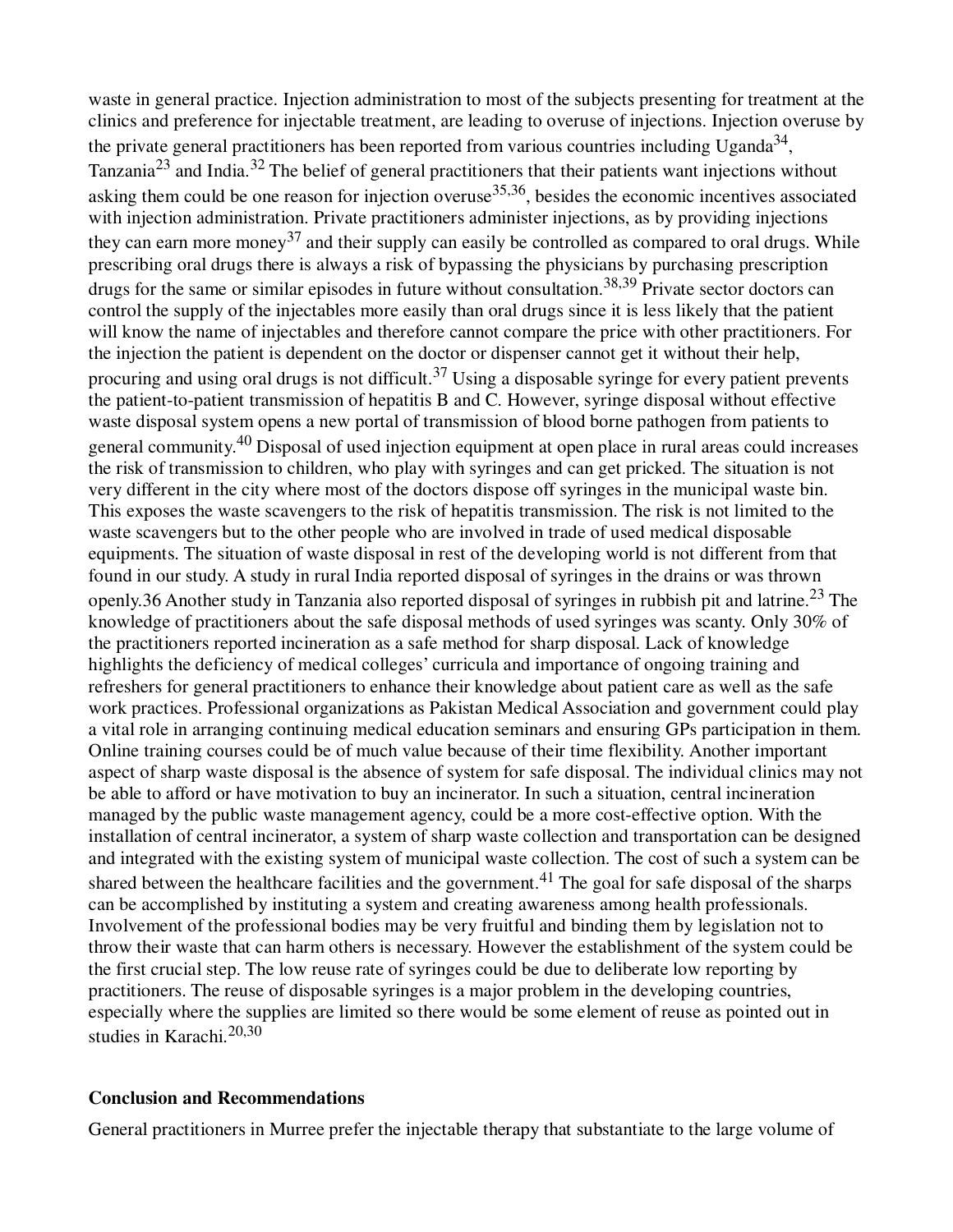sharp waste. Disposal of this waste at open spaces exposes the people to the risk of transmission of infectious agents. There is a need to devise a safe and cost effective waste disposal method that is feasible at the GP clinic level. Installation of central incineration and institution of waste collection and transportation system for processing of sharp waste from general practitioner's clinics needs immediate attention.

# **References**

1. Reinford CE. Influence of fifty years of scientific medicine on belief and customs in Gold Coast. W Afr Mcd J 1954;3:115-20.

2. Wyatt HV. Popularity of injections in third world: origin and consequences of poliomyelitis. Soc Sd Med 1984; 19:911-15.

3. Reeler AV. Injections: a fatal attraction. Soc Sd Med 1990; 31:119-25.

4. Michel JM. Why do people like medicines? A perspective from Africa. Lancet 1985;i:2010-11.

5. Reeler AV. Anthropological perspectives on injections: a review. Bull World Health Orgn 2000;78:135-43.

Drucker E, Alcabes PG. Marx PA. The injection century: massive unsterile injections and the emergence of human pathogens. Lancet 2001: 358:1989-92.

7. Whyte SR. Penicillin, battery acid and sacrifice: Cures and Cures in Nyoles medicine. Soc Sd Med 1982;16:2055-64.

8. Van der Geest S. The illegal distribution of western medicine in developing countries: pharmacists, drug peddlers, injection doctors and others: A bibliographic exploration. Med Anthrop 1982; 4: 197- 219.

9. Vincent-Ballereau F, Lafaix C, Haroache G. Incidence of intramuscular injections in rural dispensaries in developing countries. Trans R Soc Trop Med Hyg 1989; 83:106.

10. Narendranathan M, Philip M. Reusable needles- a major risk factor for acute virus B hepatitis. Trop Doct 1993;23:64-6.

11. Hutin Y, Harpaz R, Drobeniuc J, et al. Injections given in healthcare settings as a major source of acute hepatitis B in Moldova. mt J Epidemiol 1999: 28: 782-786.

12. Singh J, Gupta S. Khare S. et al. A severe and explosive outbreak of hepatitis B in a rural population in Sirsa distrIct, Haryana, India: unnecessary therapeutic injections were the major risk factors. Epidemiol Infect 2000;125:693-9.

13. Pasha 0, Luby SP, Khan AJ, et al. House hold members of hepatitis C virus- infected people in Hafizabad, Pakistan: infection by injections from healthcare providers. Epidemiol Infect 1999,123:515- 18.

14. Frank C, Mohamed MK, Strickland GT, et al. The role of parenteral antischistosomal therapy in the spread of hepatitis C virus in Egypt. Lancet 2000;335:887-91.

15. Hersh BS, Popovici F, Jezek Z, et al, Risk factors for HIV infection among abandoned Romanian children. AIDS 1993;7: 1617-24.

16. Quigley M, Munguti K, Grosskurth H, et al., Sexual behavior patterns and other risk factors for HIV infection in rural Tanzania: a case-control study. AIDS 1997;11:237-48.

17. Quigley, MA, Morgan D, Malamba SS et al. Case-control study of risk factors for incidern WV infections in rural Uganda. J Acquir Immune Defic Syndr 2000:23:418-25.

18. World Health Organization. Injection Safety fact sheet No. 231. Geneva. WHO, 2002.

19. "A safe injection does no harm to recipient, does not expose the health worker to avoidable risk and poses no threat to the third party." Report of the WHO TECHNET meeting, Washington DC, 31 May - 4 June 1994 Geneva, WHO, 1994.

20. Battersby A, Feilden R, Nelson C. Sterilizable syringes: excessive risk or cost- effective option?